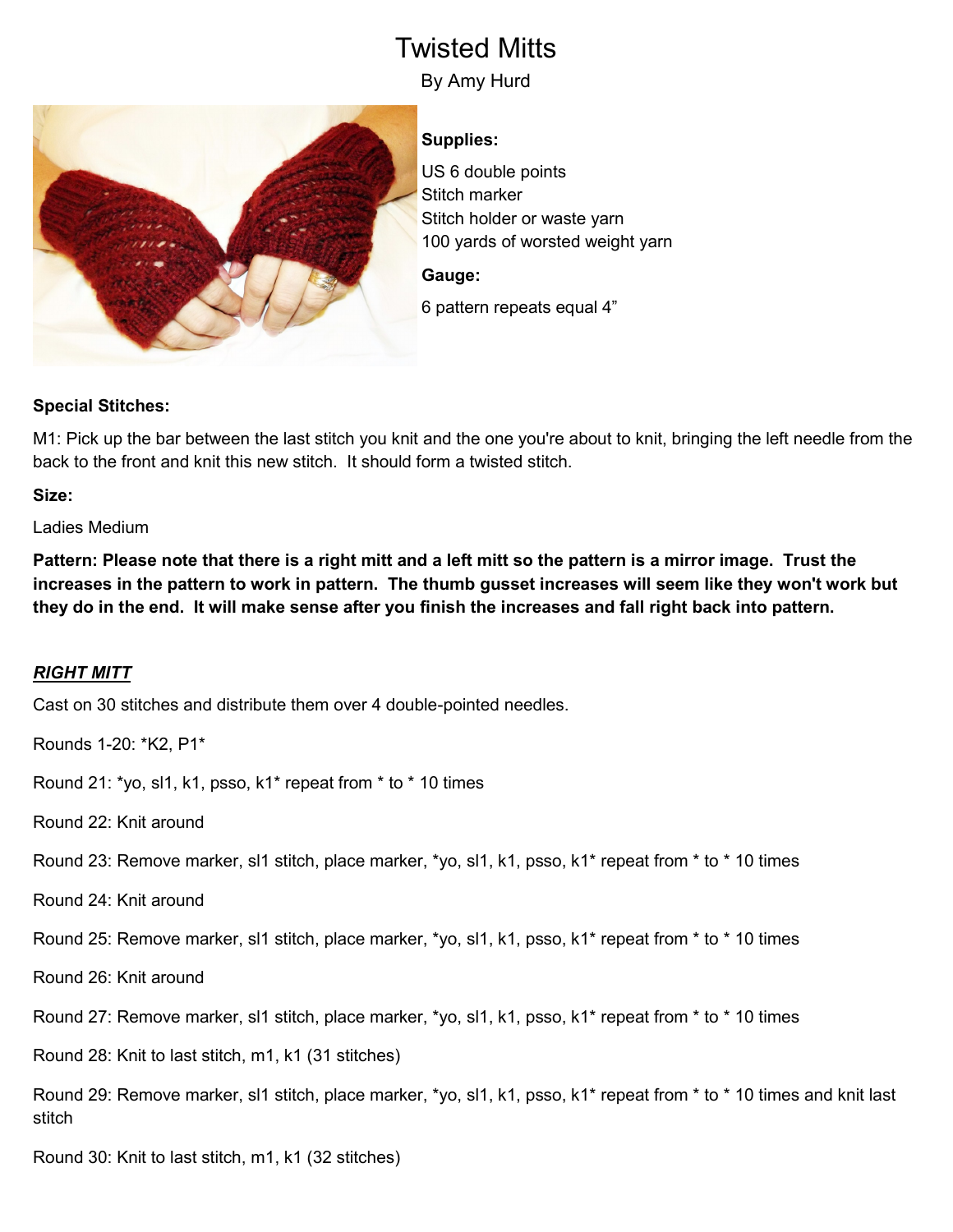Round 31: Remove marker, sl1 stitch, place marker, \*yo, sl1, k1, psso, k1\* repeat from \* to \* 11 (33 stitches)

Rounds 32: Knit around

Round 33: Remove marker, sl1 stitch, place marker, \*yo, sl1, k1, psso, k1\* repeat from \* to \* 11 times

Round 34: Knit to last stitch, m1, k1 (34 stitches)

Round 35: Remove marker, sl1 stitch, place marker, \*yo, sl1, k1, psso, k1\* repeat from \* to \* 11 times and knit last stitch

Round 36: Knit to last stitch, m1, k1 (35 stitches)

Round 37: Remove marker, sl1 stitch, place marker, \*yo, sl1, k1, psso, k1\* repeat from \* to \* 12 (36 stitches)

Round 38: Knit around

Round 39: Remove marker, sl1 stitch, place marker, \*yo, sl1, k1, psso, k1\* repeat from \* to \* until the last 7 stitches. M1, move last 7 stitches to a stitch holder for the thumb

Rounds 40 – 61: work in pattern with 30 stitches (Following rows 22 and 23 for right mitt)

Rounds 62-66: \*k2, p1\*

Bind off loosely and weave ends.

For the thumb, pick up 5 stitches from the body of the mitten and the remaining 7 from the stitch holder

Rounds 1-8: Knit around

Rounds 9-13: \*k2, p1\*

Bind off loosely and weave ends.

#### *LEFT MITT*

Cast on 30 stitches and distribute them over 4 double-pointed needles.

Rounds 1-20: \*K2, P1\*

Round 21: \*k1, k2tog, yo\* repeat from \* to \* 10 times

Round 22: Knit around leaving last stitch, remove marker, **sl1 stitch from right needle to left,** place marker

Round 23: \*k1, k2tog, yo\* repeat from \* to \* 10 times

Round 24: Knit around leaving last stitch, remove marker, **sl1 stitch from right needle to left,** place marker

Round 25: \*k1, k2tog, yo\* repeat from \* to \* 10 times

Round 26: Knit around leaving last stitch, remove marker, **sl1 stitch from right needle to left,** place marker

Round 27: \*k1, k2tog, yo\* repeat from \* to \* 10 times

Round 28: Remove marker, **sl1 stitch from right needle to left,** k1, m1, place marker, knit to end (31 stitches)

Round 29: k1, \*k1, k2tog, yo\* repeat from \* to \* 10 times